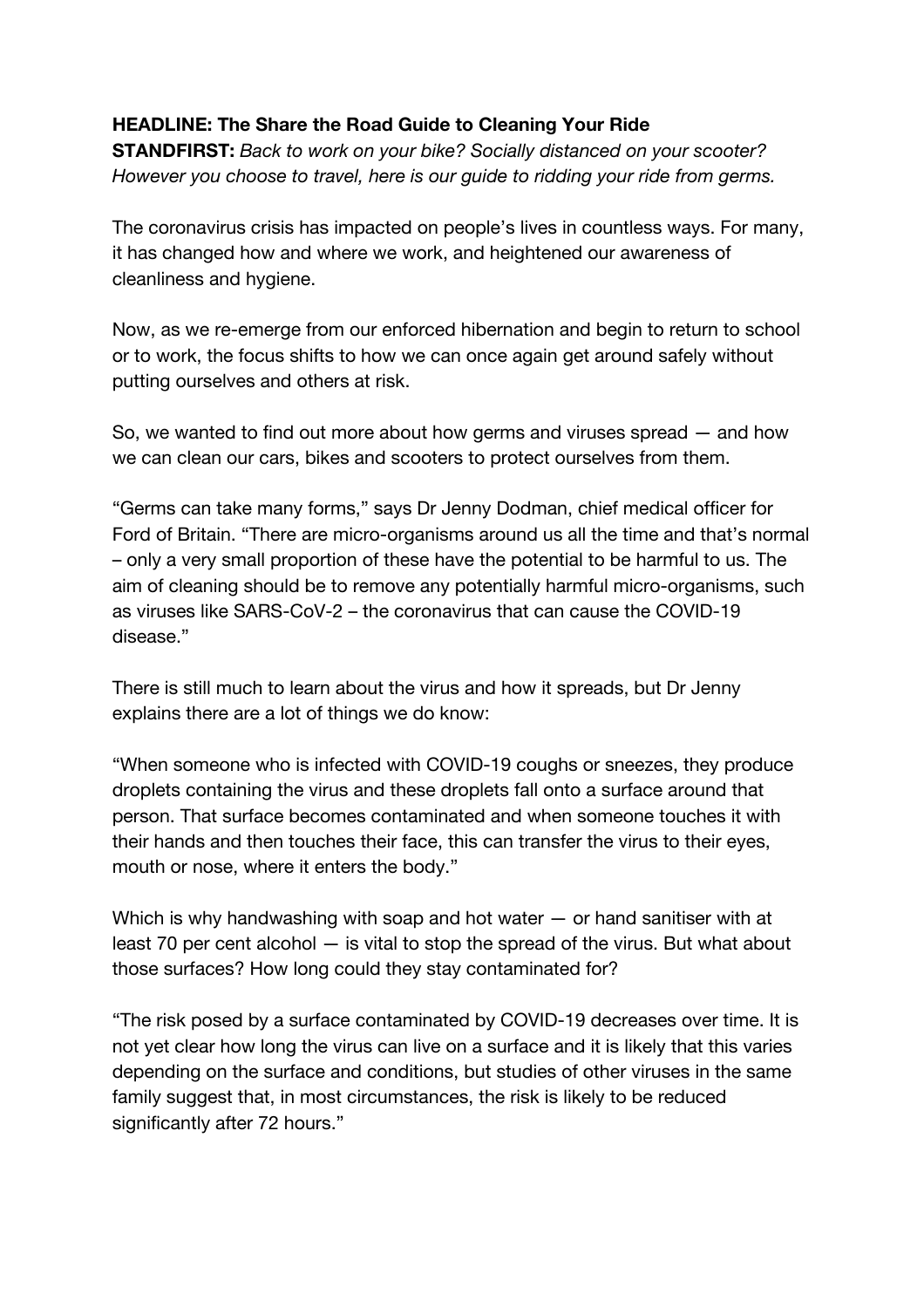So, to reduce the risk when heading out on the road, it makes sense to take control of your cleanliness and wipe down the surfaces on your car, bicycle or e-scooter especially if it's shared with others or has been left out in public.

"Particular attention should be paid to frequently touched areas such as the steering wheel, handles, gear stick, any buttons or touch screens, wiper and turn signal stalks, armrests, and seat adjusters. Seatbelts should also be high on every driver's cleanliness check list. The seatbelt sits across you and is likely to bear the brunt of any coughs and sneezes."

The same goes for handlebars, gears, brakes and seats on bicycles and scooters. And don't forget about petrol pumps too if you need to fill up en route. If you're taking the kids to school, make sure any surfaces they may come into contact with are cleaned down too.

"When cleaning your car interior, never use products containing bleach or hydrogen peroxide. Also, avoid ammonia-based products, which can damage some specialist coatings such as anti-glare and anti-fingerprint. For each car, the manufacturer will be able to provide advice about what specific products are safe to be used on each part of the car."

It might be useful to know that the European Centre for Disease Prevention and Control advises normal household disinfectant should be sufficient for precautionary cleaning against coronavirus. When on the move, we recommend carrying disinfectant wipes or spray to clean down shared surfaces, to keep some hand sanitiser handy, and to wash your hands with soap and water as soon as you arrive at your destination.

"You might see people wearing gloves as a form of protection. However, please note that your gloves can still become contaminated if touching a contaminated surface, which can then be spread by touching your face with the gloved hand."

Another thing you might see people wearing is a face covering — the World Health Organisation recently recommended that the general public should wear face coverings in public areas where physical distancing may be difficult, and in some regions they are now mandatory when using public transport.

Sharing the road with other drivers has always required concentration and mutual respect; sharing it with a virus now too means we all need to be extra vigilant. But, by working together we can help keep everybody out of harm's way, whatever the journey.

Final word to Dr Jenny: